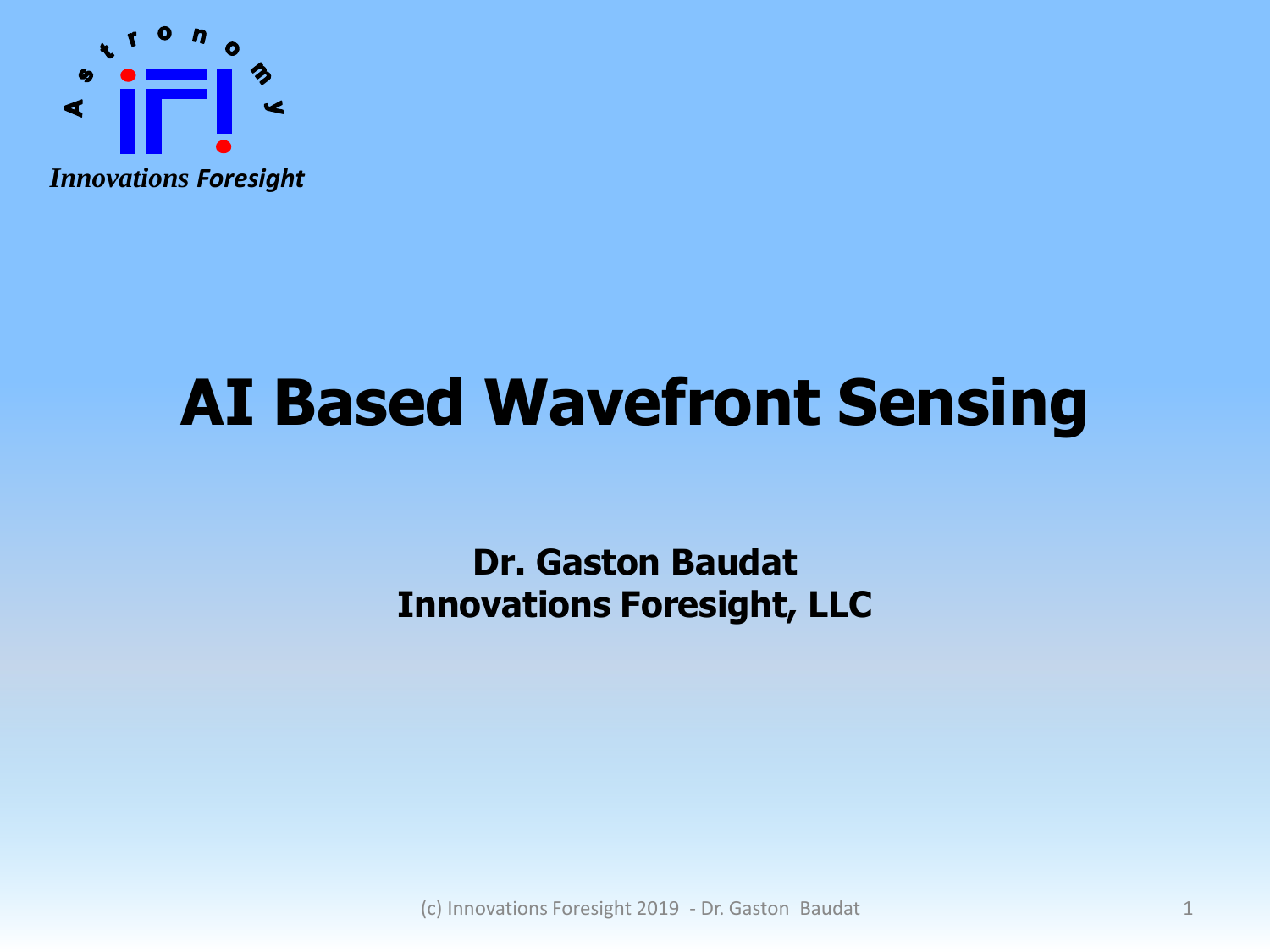

# **Our company (IF)**

*Innovations Foresight*

- Innovations Foresight (IF) was founded 2007 initially active in eyecare.
- Today IF designs, makes and sells innovative astronomical products.



• Collaboration/licensing with third parties



- IF owns patents on ONAG, astigmatic focusing, full frame guiding.
- Filed US utility patent and PCT on AI based WFS (patent pending).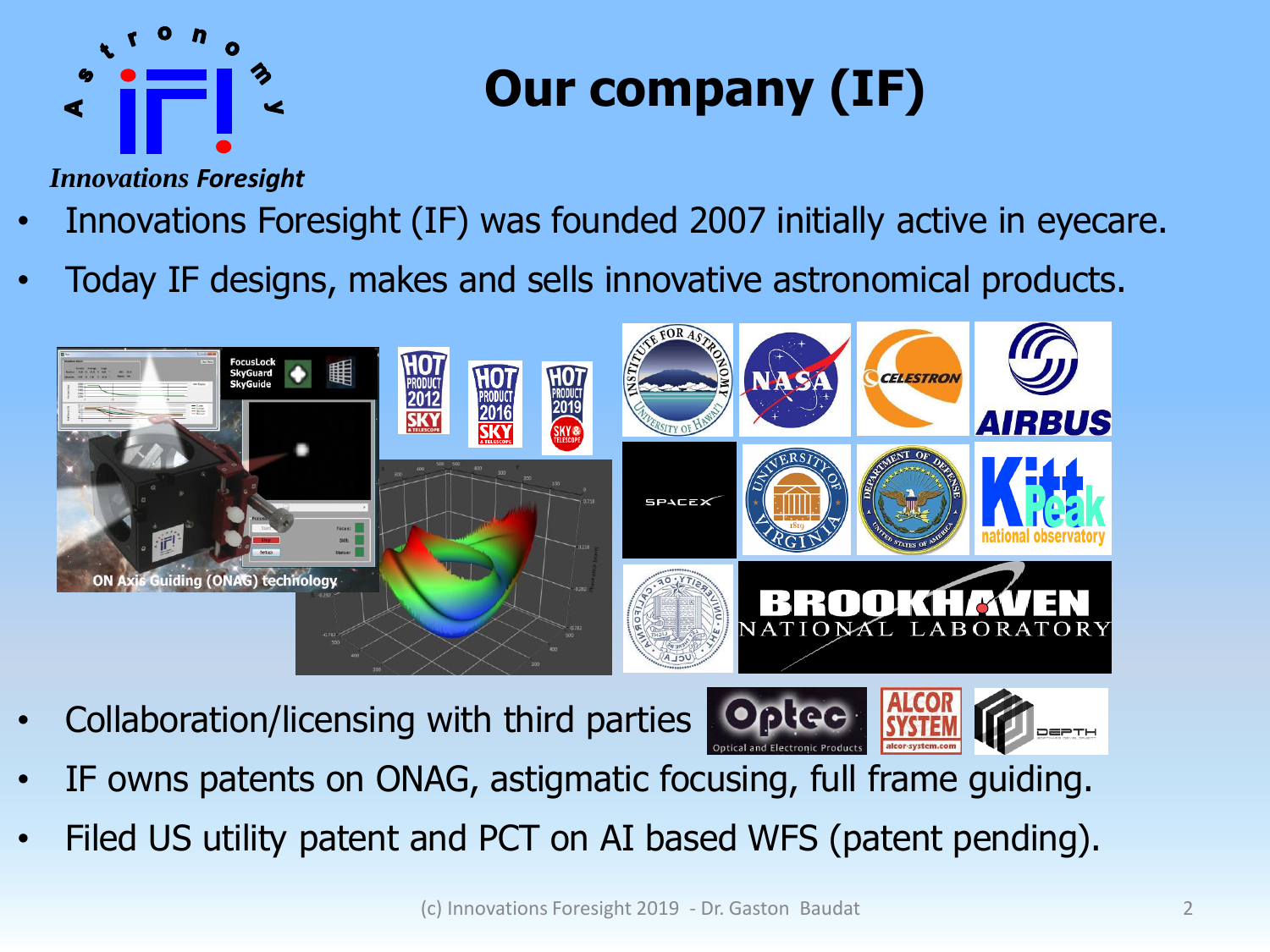### **Non-ambiguous phase retrieval from defocused (engineered) images**

*Innovations Foresight*



**Defocused image Wavefront error**



Direct model:

- Curvature Sensing (CS) Roddier & Roddier (1993), Hickson & Burley (1994), ... Use of the irradiance transfer equation.

$$
\frac{\Delta I}{I_0}(\vec{r}) = \frac{\lambda F l}{(I-F)} \Big[ \nabla^2 w_p(\vec{r}) - \delta(r-R) \frac{\partial w_p(\vec{r})}{\partial r} \Big]
$$

- Iterative numerical optimization at run time.
- Local minima, convergence, processing time, model accuracy.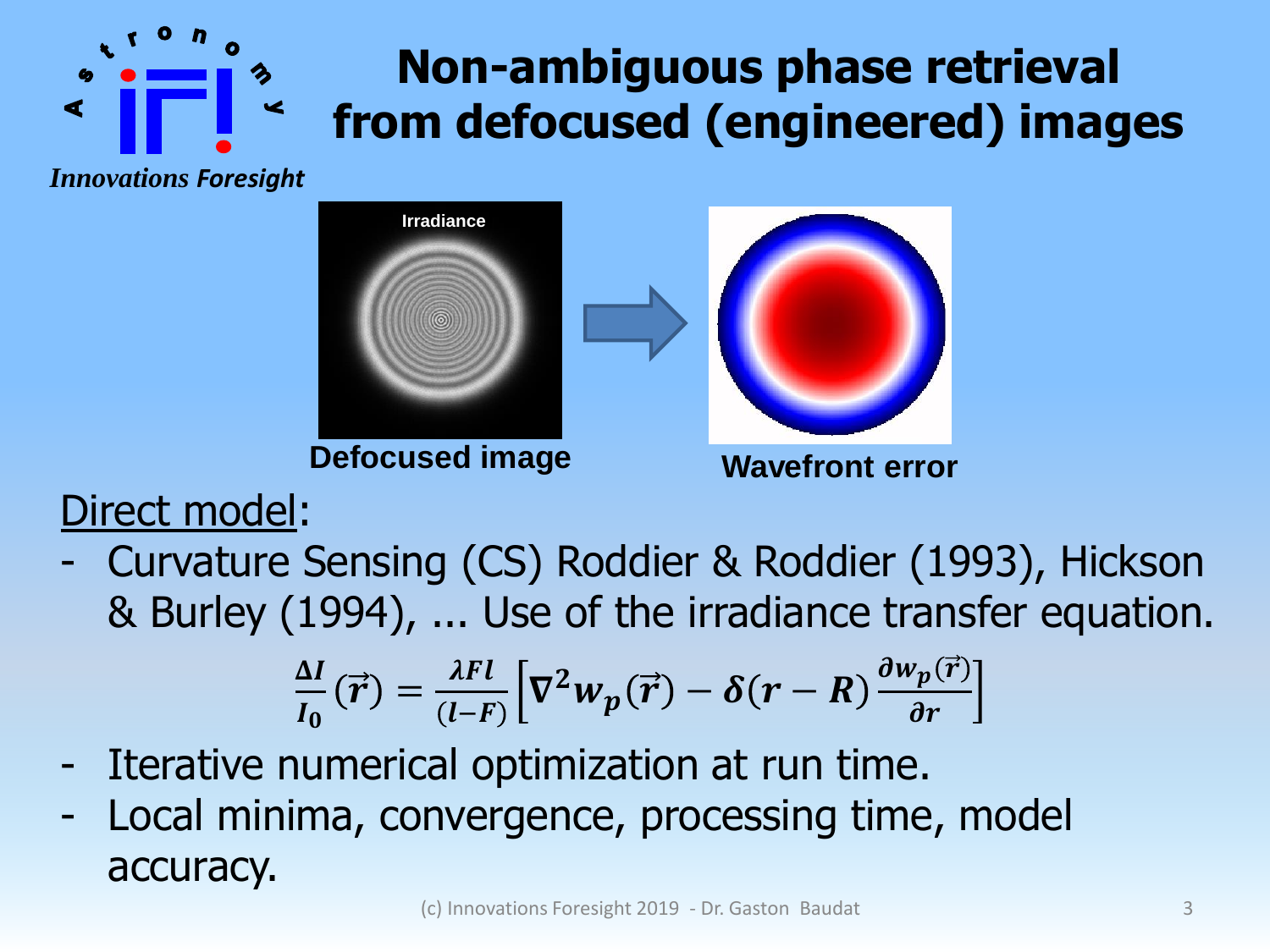

### **Defocus bias for unambiguous phase retrieval**

*Innovations Foresight*



 $+10w$  bias: DL  $+3w$  SA3  $-3w$  SA3











(c) Innovations Foresight 2019 - Dr. Gaston Baudat 4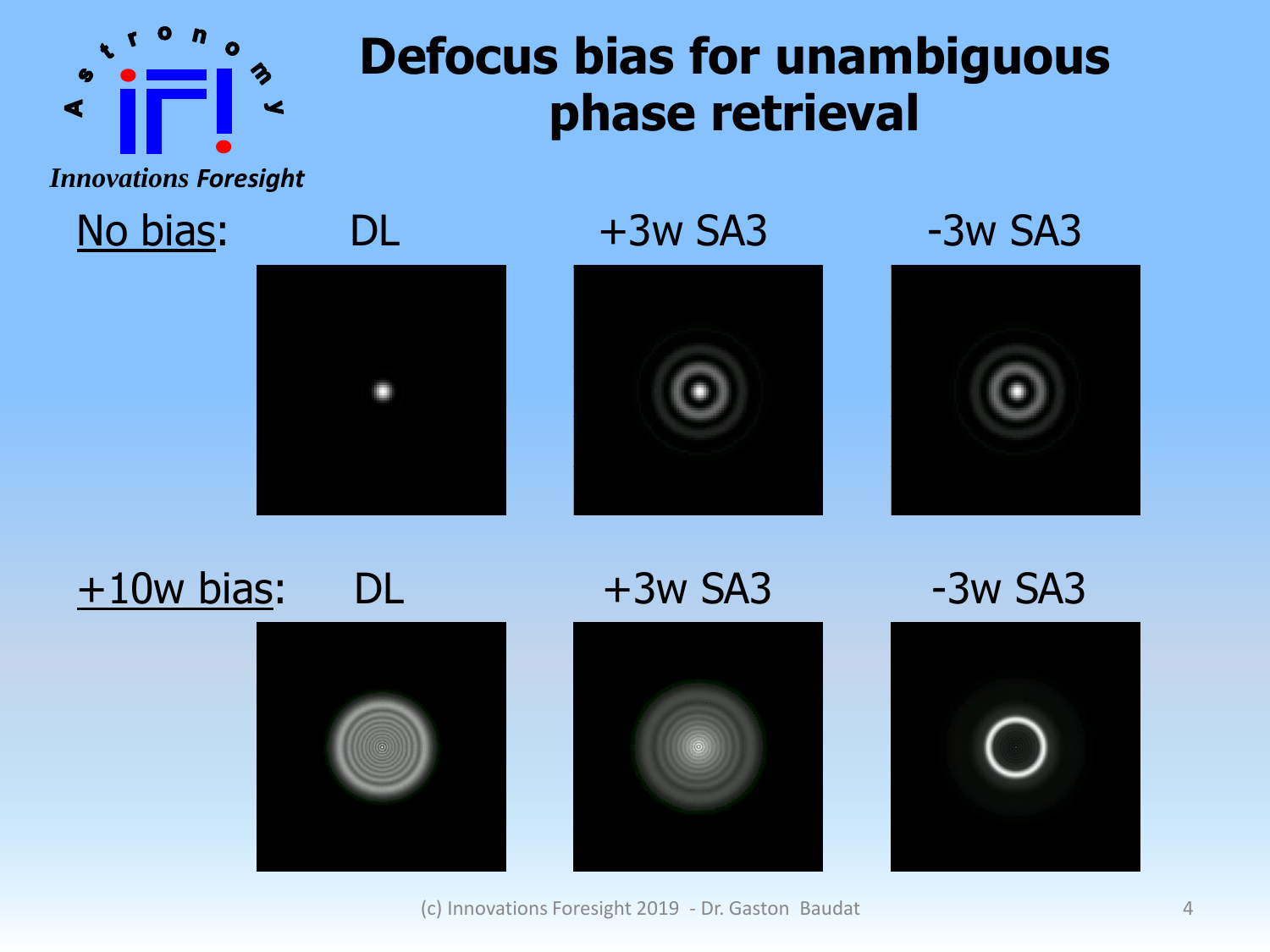

#### **AI based wavefront sensing (AIWFS) patent pending**

*Innovations Foresight* Inverse model:

- Learning is done beforehand, arbitrary figures of merit.
- Fast run time, no optimization of a model nor iteration.

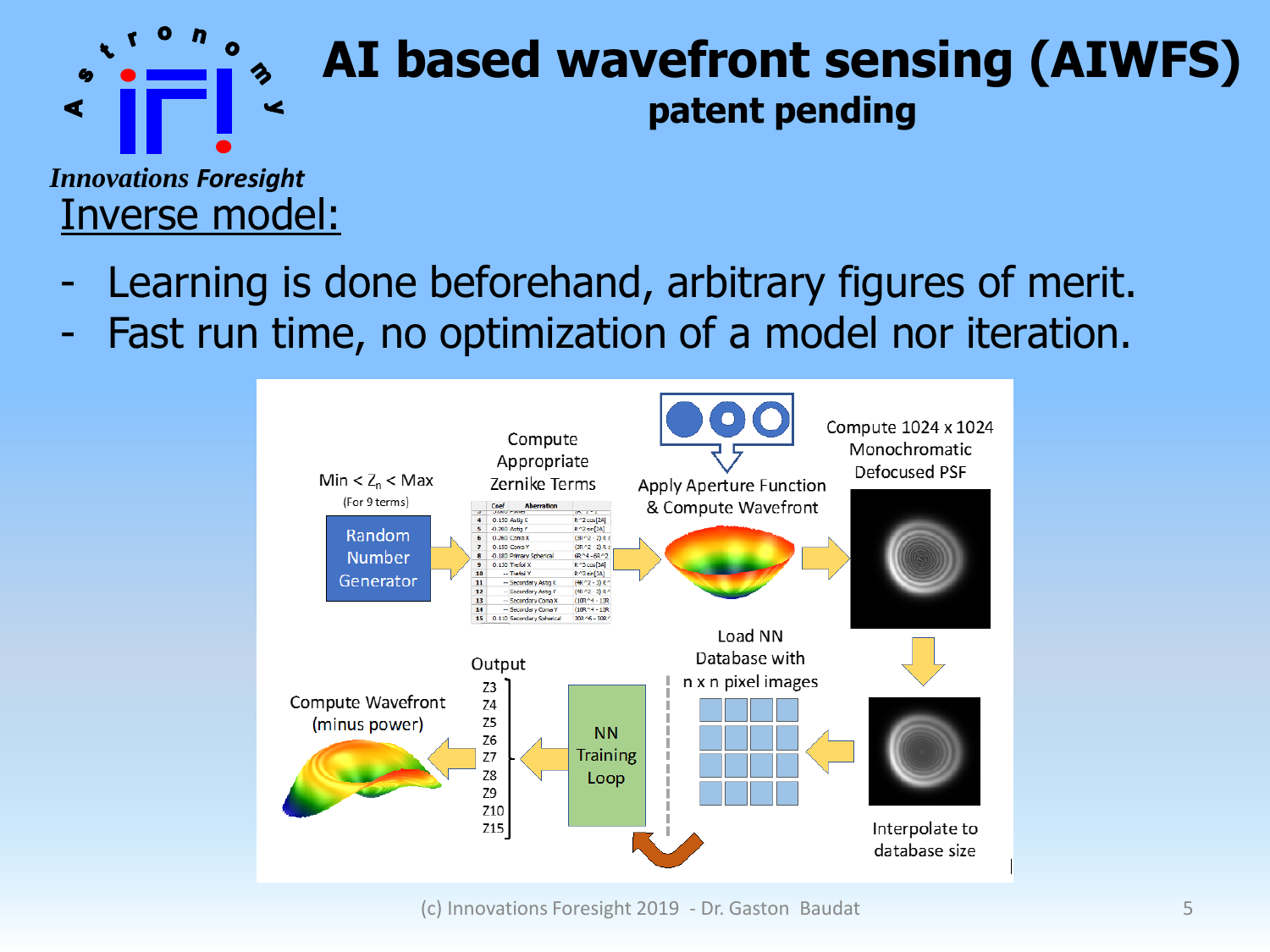

## **AIWFS: A generic approach**

*Innovations Foresight*

- Training and synthetic (simulated) data are a fully generic.
- A normalized optic is used for the training database construction then a denormalization operation takes place when processing an actual optical system & camera data.
- Defocused (engineered) images are generated using scalar diffraction theory. Relevant noises, if any, are added.
- Synthetic data is computed for a given optical system class.
- NN directly outputs desired figures of merit: Such as: Sampled wavefront, Zernike radial annular polynomials, Seidel's aberrations, ophthalmic data, optical surface figures, direct actuator control (CNC),…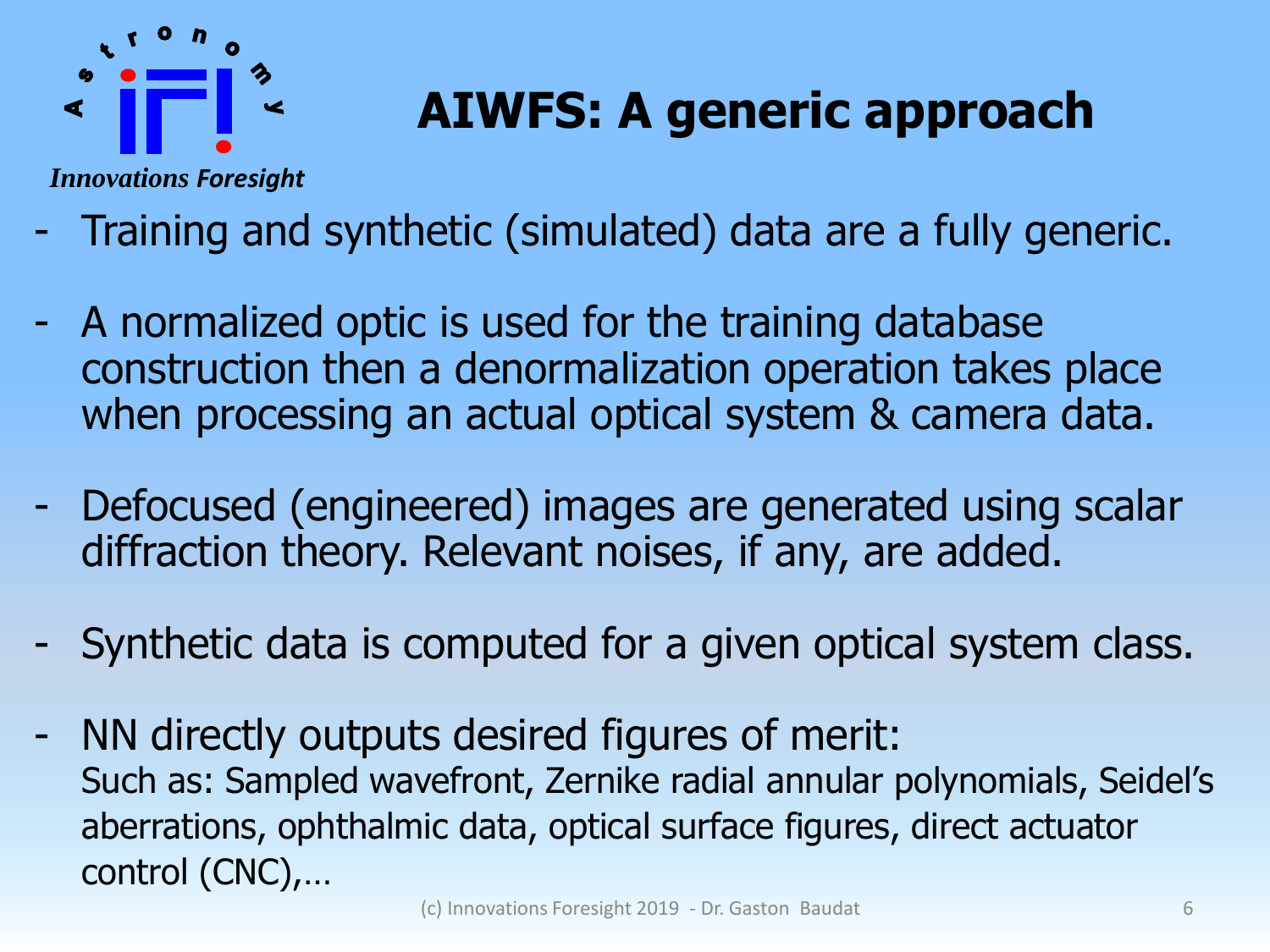

# **AI Wavefront Sensing on the Sky**

*Innovations Foresight*

#### • Scope: CDK 17" from PWI @ f/6.8, CO 49%, red filter.



• Wavefront error @650nm in wave: Astigmatism=0.65, Coma=1.37, Trefoil=-0.46, 3rd SP=0.09 5<sup>th</sup> SP=21.06, 7<sup>th</sup> SP=-35.10, 9<sup>th</sup> SP=18.87 Total=0.2 wave rms, 1.1 wave PV, Strehl Ratio=20%.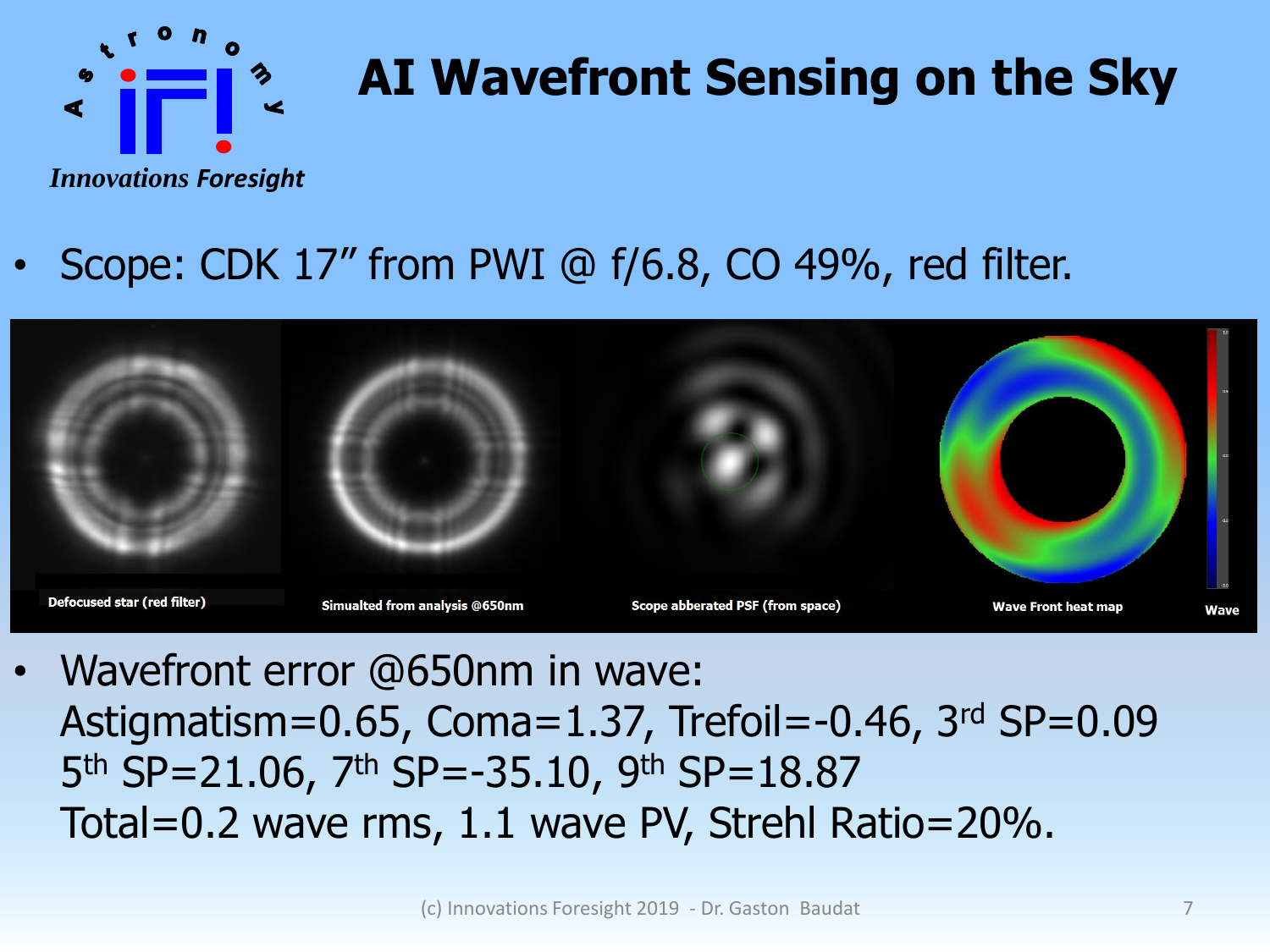

## **Key features**

- Generic approach using only synthetic data.
- Various engineered images (mutli & extended sources, …).
- Field dependent WFS at once (on/off axis), no extra sensor.
- Versatile, can learn and output many figures of merits.
- Disruptive compact, light & low-cost technology.
- Minimum integration for existing optical systems (software).
- Demonstrated rms accuracy in the order of 5mw to 10mw.
- Can output WF & related figures of merit at very high speeds.